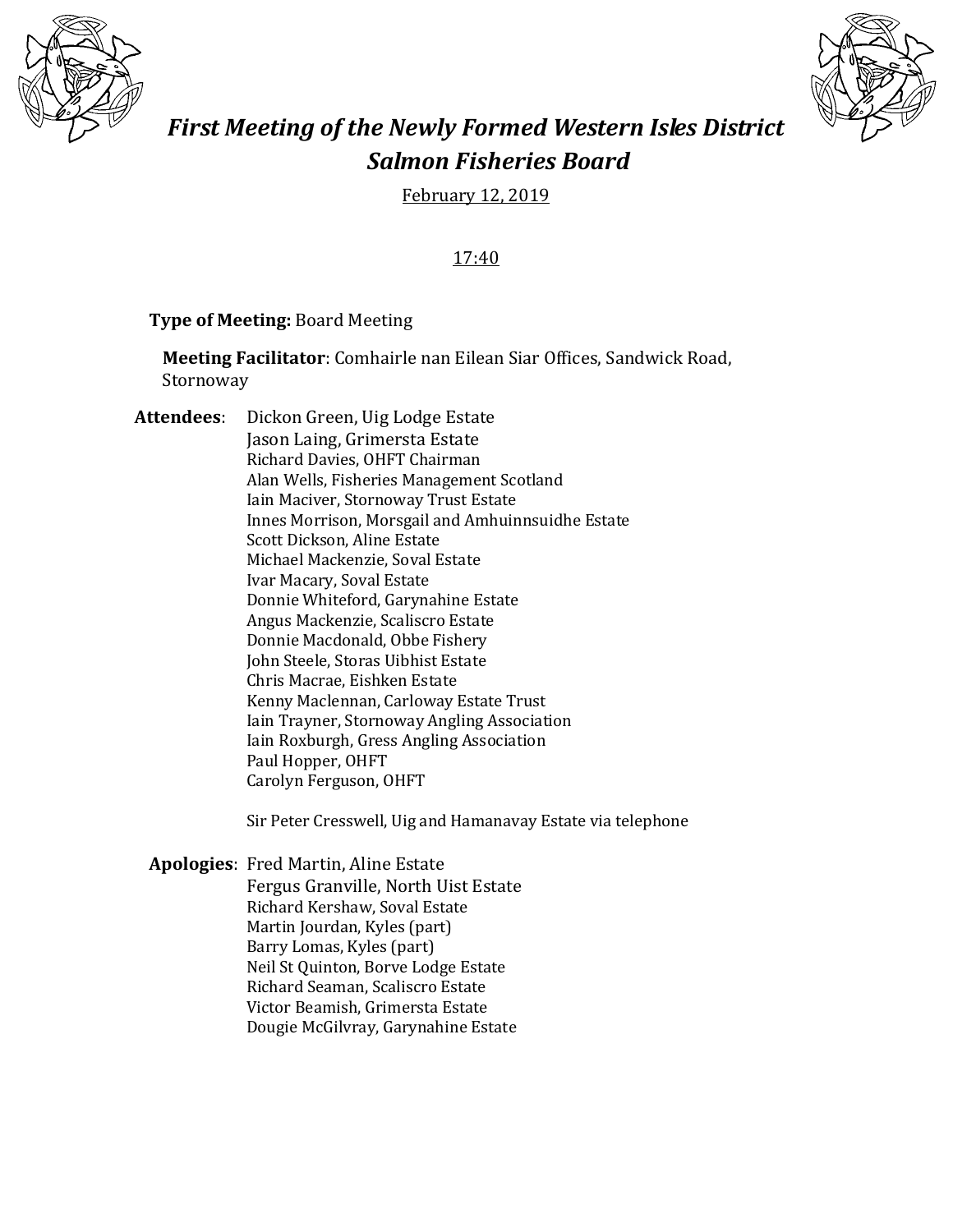**1** Co-opt representatives of salmon anglers and tenant netsmen in the district are as follows:

Jason Laing confirmed that three had agreed.

*Ivar Macary for Soval Estate Iain Trayner for Stornoway Angling Association Iain Roxburgh For Gress Angling Association*

**2** Dickon Green nominated Jason Laing as the new Clerk to the Board. Donnie Macdonald Seconded.

Dickon Green said he was willing to stand as Chairman to the Board for a twelvemonth preliminary term, and then hand over to someone else

Michael Mackenzie stated that Richard Kershaw had nominated Dickon to be Chair.

Jason Laing called for any other nominations to the role. There were none. Iain Maciver seconded Dickon Green as Chair.

Iain Maciver asked if all members have a vote

Jason Laing: Yes.

Innes Morrison asked if it was to be one vote per estate?

Jason Laing confirmed it is one vote per Board Member. (This is subject to the Code of Good Practice for Scotland's District Salmon Fishery Boards section 2.2.9 – Voting (statutory provision).

Dickon Green declared an interest in continuing as a Trustee for the Outer Hebrides Fisheries Trust and owning Uig Lodge Smokery. He also thanked the Trust for their work recently. Alan Wells from Fisheries Management Scotland stated that; providing the Chair is fulfilling their duties to the Board, his interests elsewhere are not a **conflict** of interest. The aquaculture challenges need to be worked on together by all involved.

**3** Jason Laing summarized previous representation on the Board and suggested that the following were invited to represent on the Board; Scottish National Heritage, Scottish Environmental Protection Agency, Police Scotland (and hopefully Philip Bertin the local Wild Life Liaison Officer), Outer Hebrides Fisheries Trust and Comhairle nan Eilean Siar.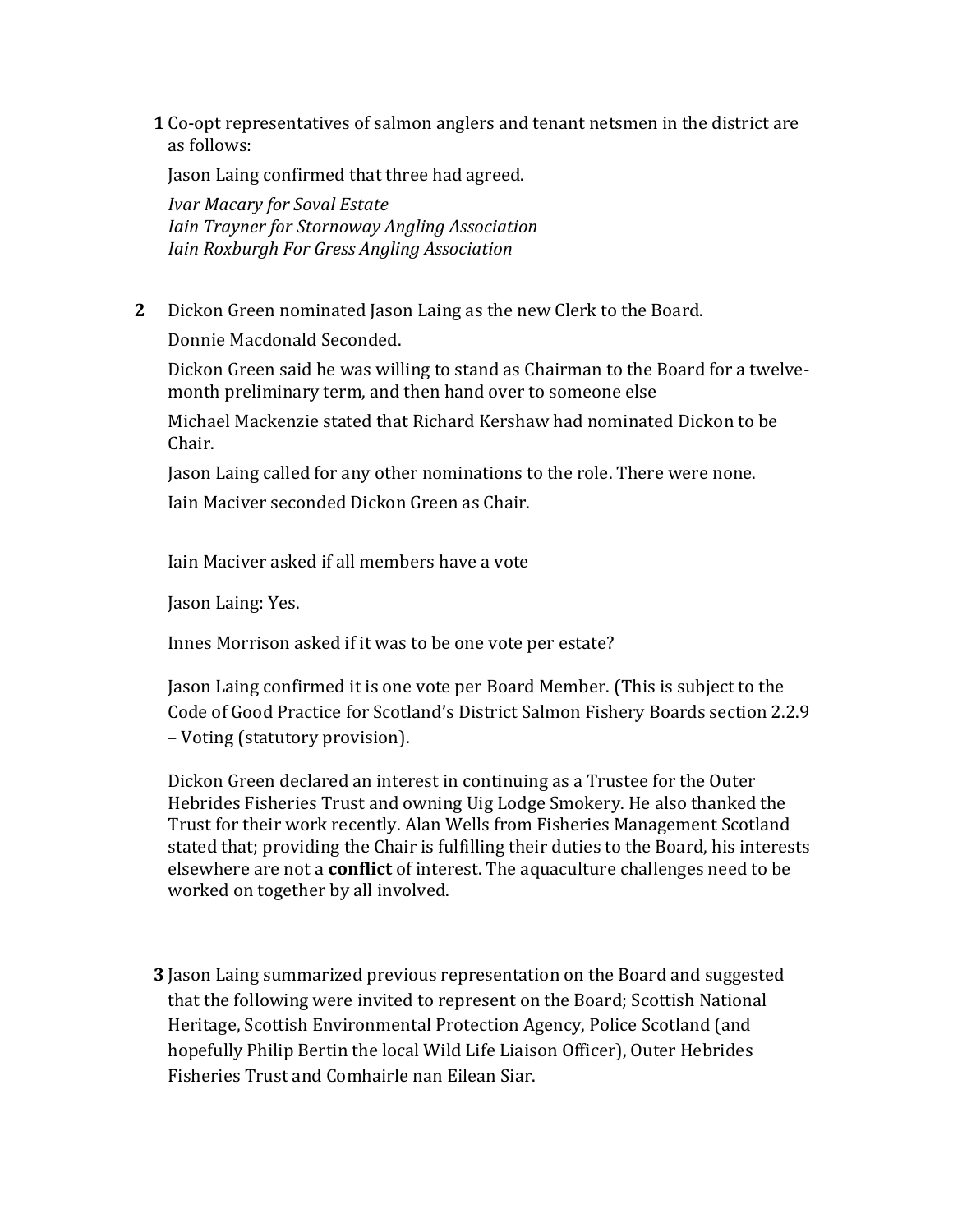There had previously been representation from the Aquaculture Industry, but it was agreed that now was not the time for continued representation. They could be invited to attend meetings where relevant.

**4** 4.1 Dickon Green introduced Richard Davies as the new Trust Chairman and Paul Hopper the Trust's Biologist. Richard and Paul represent the Board for scientific presentations.

Richard Davies put on a video presentation on Aquaculture and Loch Roag before speaking about national changes to legislation being needed and which FMS are lobbying for.

Richard Davies updated on a working partnership with Loop Tackle, with benefits to both parties (Trust and Loop).

4.2 Paul Hopper presented slides on screening & scoping and updated on current aquaculture sites. Comments by end of week. Screen and scoping response to get Environmental Action Plan.

\*ACTION Paul Hopper to email screen and scoping response to Jason Laing by end of week commencing 18th February 2019.

4.3 Paul Hopper updated on the National Electrofishing Program that The Trust took part in over 30 sites, including 375 genetic samples

Richard Davies asked what the knowledge of genetics was around the table, which was very little. A presentation would be done at a later date.

Update on further Electrofishing training and loss of work due to lack of qualified helpers.

Paul Hopper updated on future OHFT plans including Salmon in Lochs, Nutrient Enrichment, and Angling Promotion with Tesco Bags for Help funding.

4.4 Paul Hopper passed round the OHFT budget for the coming year and explained the finances projected. Balance in bank account stated.

Donnie Macdonald brought up why there was funding received from Aquaculture.

Richard Davies explained it's working relations while Paul hopper add that it's towards Angling Promotion and education.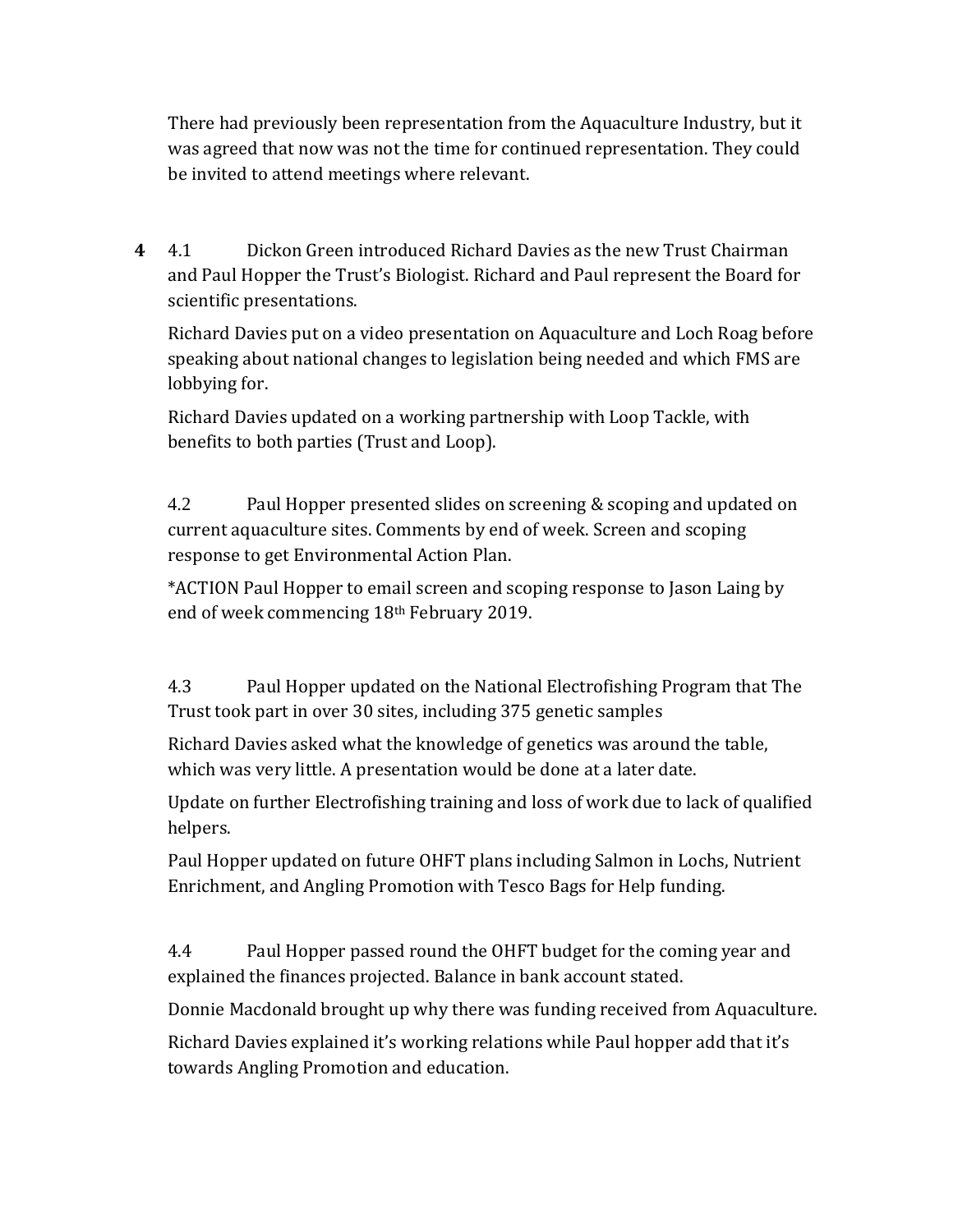Iain Maciver alluded to the Board being the largest contributor of finances to the Trust. No finances mean no Trust and there is no one to help the Board with its remit.

Dickon Green seconded that the finances from the Board are vital to the Trust, which had been left in a fragile state. Is there an alternative means of income?

Paul Hopper said not without contract work.

Innes Morrison asked how many team members were needed for electrofishing a site. Paul said no more than two are needed. There was a discussion about the training and the electrofishing course.

**5** 5.1 Dickon Green introduced Alan Wells from Fisheries Management Scotland. Alan went on to explain FMS' role in representing Trusts and District Salmon Fishery Boards across Scotland, how they advocate in Government and Parliament, the many working groups they are intertwined with, working partnerships, and the role FMS play in; licensing, education, bailiffing, legislations and consulting.

There was a discussion on predation and seals in the River Creed, scare methods and licensing.

5.2 Alan Wells condensed the key responsibilities of the Board, follow in line with the Code of Good Practice, the 2013 compliance checklists and work with Fish Legal.

\*ACTION Alan Wells to send GDPR Guidance for Boards to Jason Laing

\*ACTION Carolyn Ferguson to email members for updates on contact details

- **6** 6.1 Dickon Green updated the new Board on changes to the signatories on the bank account, what transactions there had been and what the closing balance was (£4,192). Costings for memberships & subscriptions, insurance and legal costs were brought to the attention of those present with a projected rough cost for setting up the new Board being £7,000.
- 6.2 The Board currently banks with Royal Bank of Scotland and will continue to have their accounts with CIB Services.
- Alan Well's said that there is no requirement for a full audit, just and independent assessment. Details are in FMS guidelines.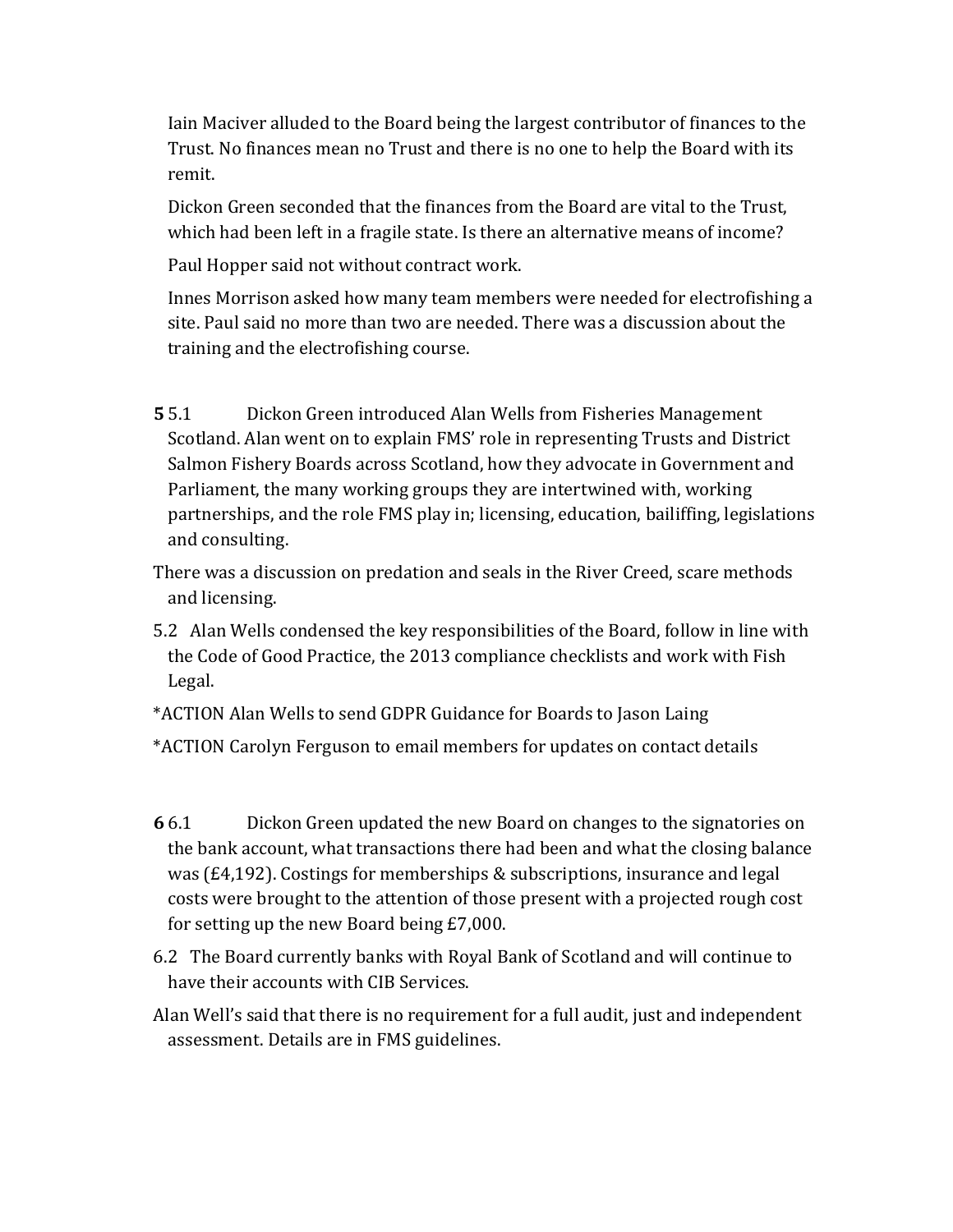- Dickon Green stated that the financial year would start from this date forward and it was not advisable to change the name from Western Isles District Salmon Fishery Board to Outer Hebrides District Salmon Fishery Board.
- 6.3 Dickon Green suggested Carolyn Ferguson should provide administrative support to the Clerk. Carolyn's role would be in a paid capacity which the Trust would invoice for her time. This is easier than two different employments.
- It was agreed that the Steering Group had worked well and would continue in a subcommittee format.
- Sir Peter Cresswell was happy to continue working with Dickon Green and Jason Laing and Richard Kershaw on the Group.

## **\*19:16 Ivar MacAry from Soval Angling Club left the meeting.**

Role of Clerk was discussed as to whether to be a paid role.

Iain Maciver mentioned that previous clerks had been paid in the past.

- Dickon Green said the Steering Group would discuss, make a recommendation and the Board would formalize.
- **7** The valuation role and contacts list were discussed. Carolyn Ferguson asked that all present email her their respective fisheries contact details. From owners and proprietors to managers and ghillies.
- \*ACTION Carolyn to double check all contacts for the Board valuation role.
- Dickon Green stated that any appeals on the new valuations would have an affect on levies coming in. Any appeals can be credited after initial payment if required.

## \***19:25 Sally Reynolds Enters**

- Dickon Green suggested that the levy rate would be £1 for every £100 of ratable value. This was agreed by all Board Members present
- This would bring in approx. £77,000 with £57,000 going to the Trust this year.
	- Donnie Macdonald asked who should Barry Lomas and Martin Jourdan contact, if they need to, regarding the Valuation role?

Jason Laing informed Donnie Macdonald that it would be Rob Sheppard at the Highland Assessors Office.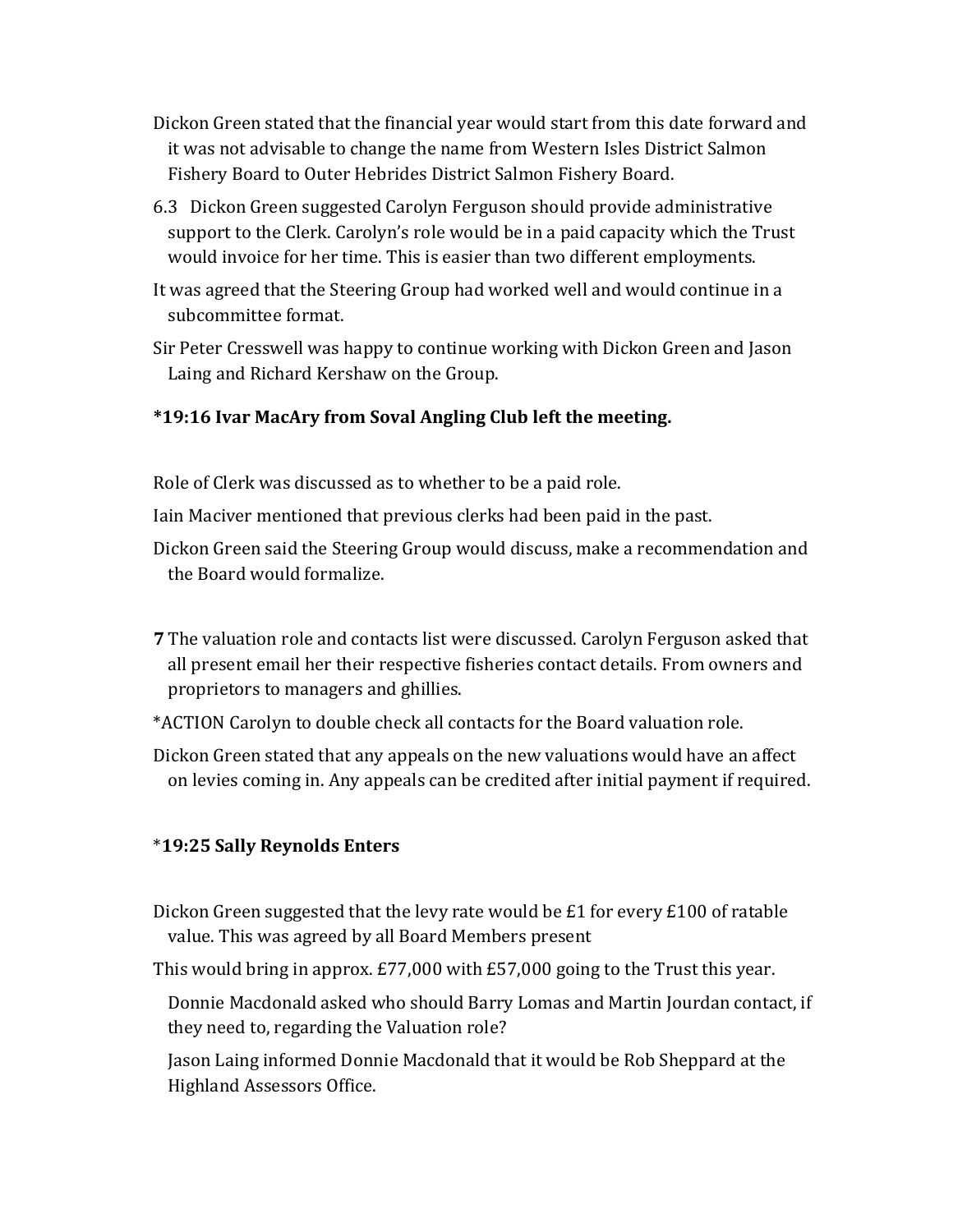- Dickon Green asked what the remaining money should be spent on. There were discussions and suggestions but ultimately it was agreed to be thoroughly discussed at a different meeting.
- **8** Dickon Green opened by suggesting the Board follows Fisheries Management Scotland's lead with regard to the Loch Roag incident. The recommendation of an in-depth submission to the CnES planning department in response to the Vuia Mor Screening and Scoping request by Scottish Salmon Company, asking for a full Environmental Impact Assessment. Paul Hopper has written this and it will be signed and submitted by the Clerk to the Board.
- Sir Peter Cresswell informed the members that he has made a submission to the planning officer and suggested all other fisheries in the area also do so. Alan Wells pointed out that while this was only at the Screen and Scoping stage, and there was nothing yet to object to in terms of planning, it was a good suggestion that the affected fisheries submit a request for an EIA.
- Alan Wells spoke of getting an Environmental Impact Assessment carried out and a Habitat Appraisal Assessment. Advised to work with what comes forward alongside long term work.
- \*ACTION Alan Wells to send Guidance to Jason Laing.

## \***19:45 Iain Maciver Leaves**

**9** Jason Laing is to take over bailiff matters and update Marine Scotland on the Board now being reformed

Alan Wells suggested that the Trust also notify Marine Scotland they would no longer be handing bailiff applications.

**10** Dickon Green gave out Rob Sheppard's email and telephone number.

Dickon Green said that the subcommittee would respond to the letter from North Uist Estate requesting permission to stock.

Alan Wells informed the table that the Board only had the power to grant permission to stock/release the fish into the water. Brood stock fish removed from the water in the close season is the responsibility of Marine Scotland.